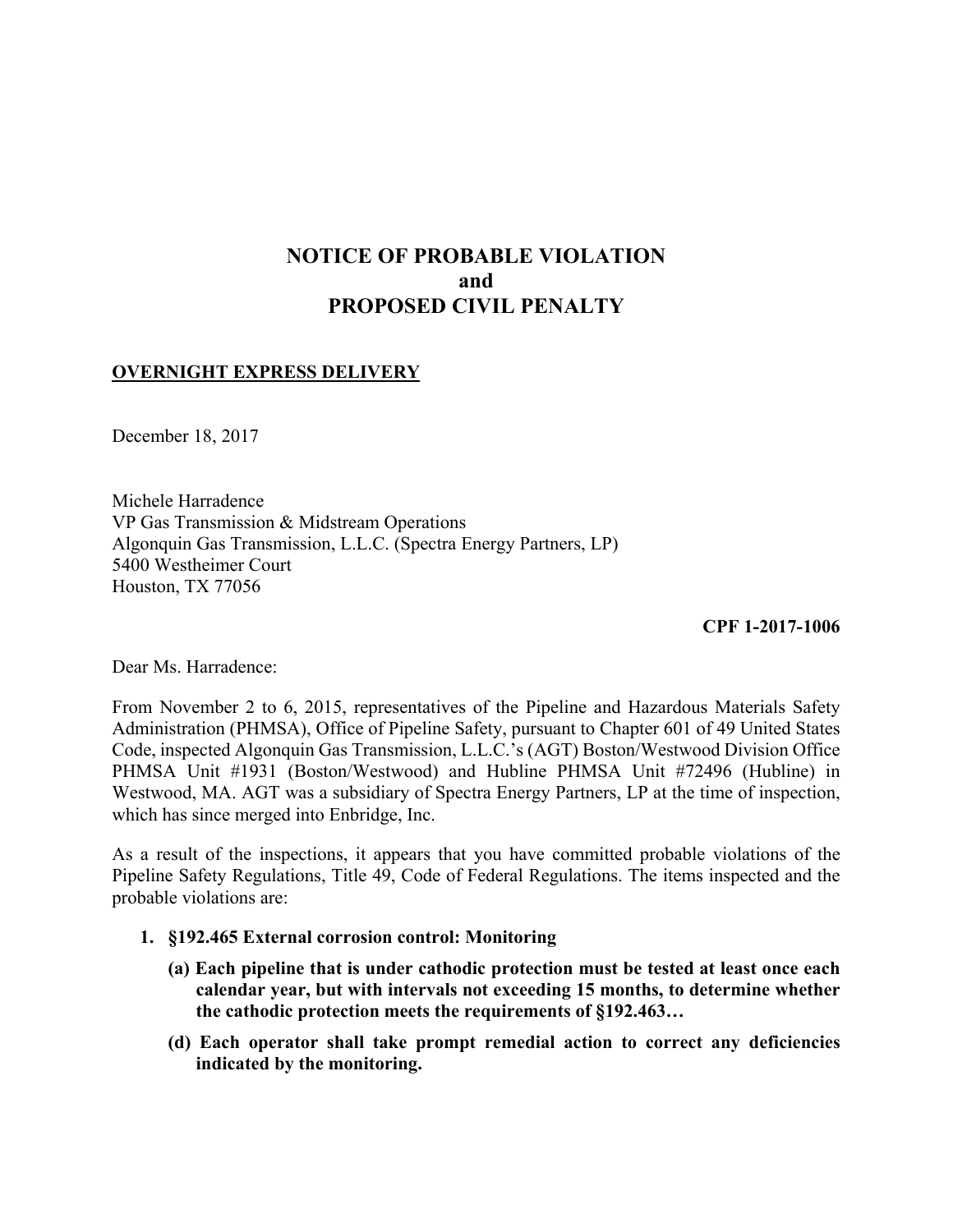AGT failed to take prompt remedial action to correct deficiencies indicated by its cathodic protection (CP) monitoring.

 AGT's pipeline system located in the Westwood, MA operating area. The records show that in During the inspection, the PHMSA inspector reviewed CP monitoring records from 2012-2014 for 9 instances Enbridge failed to take remedial action to correct low potential deficiencies indicated by annual CP monitoring at 6 different test stations within the Boston/Westwood and Hubline areas prior to the next scheduled inspection.

The CP criterion for each test station and the inspection results are stored in AGT's PCS database.

- 1. For test station 103+70 16in IF Potter STA:
	- a. The "-100 mV criteria" was designated
	- b. Native/depolarized potentials:
		- i. Are required with this criterion to demonstrate the level of polarization achieved.
		- ii. Were not documented in 2012 and 2013.
- 2. For five additional test stations:
	- a. The criterion designated was the -0.850 VDC "ON" criterion, in accordance with 49 CFR Part 192 Appendix D (I)(A)(1).
	- b. AGT SOP *2-2200, Application of Cathodic Protection Criteria*, dated 4/09/2010, Pages 3-4, defines this criterion and how it is applied, stating in part:

"RESPONSE/REMARKS. This is a negative (cathodic) potential of at least 850 mV with the cathodic protection applied...

ACTION. CONSIDER voltage drops other than those across the structure-toelectrolyte boundary for valid interpretation of this voltage measurement:

- $\bullet$  Measuring or calculating the voltage drop(s);
- Reviewing the historical performance of CP system;
- Evaluating the physical/ electrical characteristics of the pipe and its environment;

Determining if there is physical evidence of corrosion."

The IR Free measurements in the Annual Survey records represent the measured structure pipeto-soil reading with IR drop eliminated. As these IR Free measurements are more positive than - 0.850V, they fail to meet the requirements of 49 CFR Part 192 Appendix D (I)(A)(1). Readings failing to meet criteria must have prompt remedial actions taken to correct these deficiencies. Remedial action should correct the deficiency before the next monitoring cycle required by §192.465. The presence of consecutive years of IR Free readings more positive than -0.850V indicates that these deficiencies were not promptly corrected.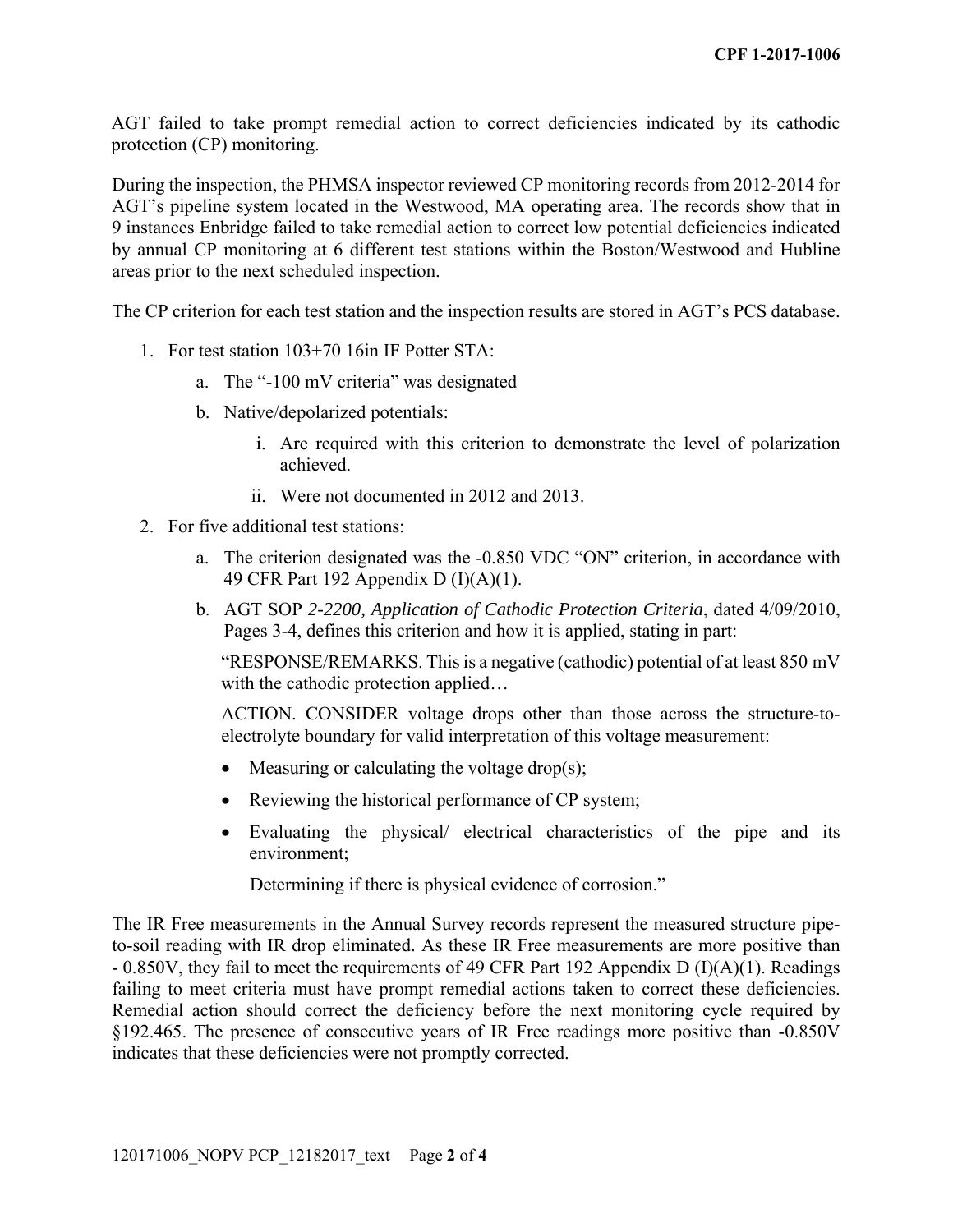- **2. §192.481 Atmospheric corrosion control: Monitoring.** 
	- **(a) Each operator must inspect each pipeline or portion of pipeline that is exposed to the atmosphere for evidence of atmospheric corrosion, as follows:**

| If the pipeline is<br>located: | Then the frequency of inspection is:                                                |
|--------------------------------|-------------------------------------------------------------------------------------|
| Onshore                        | At least once every 3 calendar years, but with intervals not<br>exceeding 39 months |

AGT failed to inspect each pipeline or portion of pipeline that is exposed to the atmosphere for evidence of atmospheric corrosion at a frequency of at least once every 3 calendar years, but with intervals not exceeding 39 months, at 3 locations on its Q pipeline System within the Boston/Westwood area.

During the inspection, the PHMSA inspector reviewed atmospheric corrosion inspection records from 2012 through November 4, 2015 for AGT's Q and I System pipelines, located in the Westwood, MA operating area.

The records indicated that Valve Q11, Milford M&R #20, and Valve H11-Q1-Launcher, atmospheric corrosion inspections occurred on 4/5/2012. At the time of the inspection, AGT did not have atmospheric corrosion inspection records for 2015 for these locations. On 11/6/2015 and 11/9/2015, after the inspection, AGT conducted atmospheric corrosion inspections at the three locations referenced above.

Thus, AGT exceeded the 39-month limit by 123 days for 2 locations, and by 126 days for 1 location.

## Proposed Civil Penalty

 may not exceed \$200,000 per violation per day, with a maximum penalty not to exceed \$2,000,000 Under 49 U.S.C. § 60122 and 49 CFR § 190.223, you are subject to a civil penalty not to exceed \$209,002 per violation per day the violation persists, up to a maximum of \$2,090,022 for a related series of violations. For violations occurring prior to November 2, 2015, the maximum penalty for a related series of violations. The Compliance Officer has reviewed the circumstances and supporting documentation involved in the above probable violation(s) and has recommended that you be preliminarily assessed a civil penalty of \$65,500 as follows:

| Item number | <b>PENALTY</b> |
|-------------|----------------|
|             | \$40,300       |
|             | \$25,200       |

## Response to this Notice

Enclosed as part of this Notice is a document entitled *Response Options for Pipeline Operators in Compliance Proceedings*. Please refer to this document and note the response options. All material submit in response to this enforcement action may be made publicly available. If you believe that